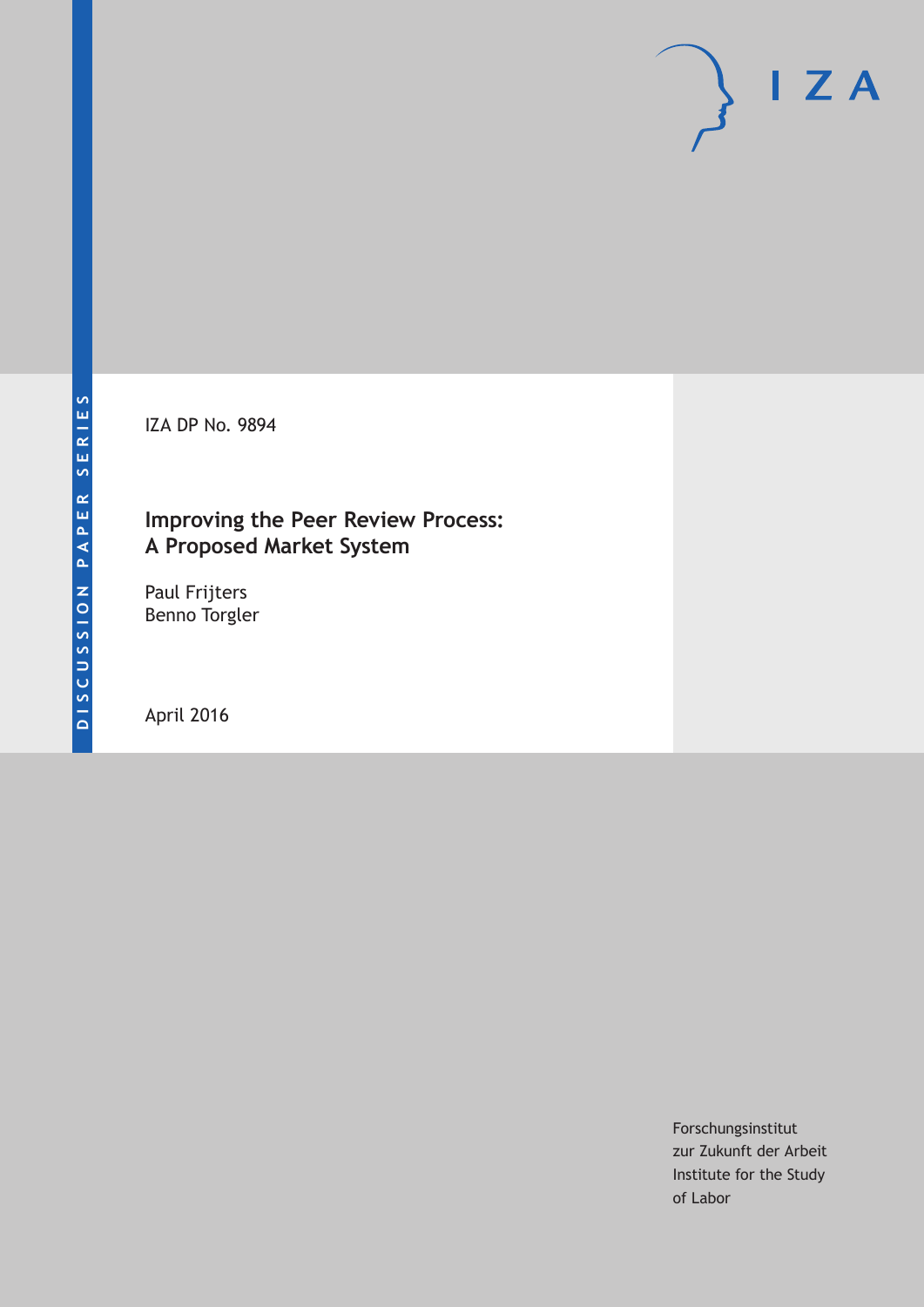# **Improving the Peer Review Process: A Proposed Market System**

#### **Paul Frijters**

*University of Queensland and IZA* 

#### **Benno Torgler**

*Queensland University of Technology and CREMA* 

Discussion Paper No. 9894 April 2016

IZA

P.O. Box 7240 53072 Bonn **Germany** 

Phone: +49-228-3894-0 Fax: +49-228-3894-180 E-mail: iza@iza.org

Any opinions expressed here are those of the author(s) and not those of IZA. Research published in this series may include views on policy, but the institute itself takes no institutional policy positions. The IZA research network is committed to the IZA Guiding Principles of Research Integrity.

The Institute for the Study of Labor (IZA) in Bonn is a local and virtual international research center and a place of communication between science, politics and business. IZA is an independent nonprofit organization supported by Deutsche Post Foundation. The center is associated with the University of Bonn and offers a stimulating research environment through its international network, workshops and conferences, data service, project support, research visits and doctoral program. IZA engages in (i) original and internationally competitive research in all fields of labor economics, (ii) development of policy concepts, and (iii) dissemination of research results and concepts to the interested public.

IZA Discussion Papers often represent preliminary work and are circulated to encourage discussion. Citation of such a paper should account for its provisional character. A revised version may be available directly from the author.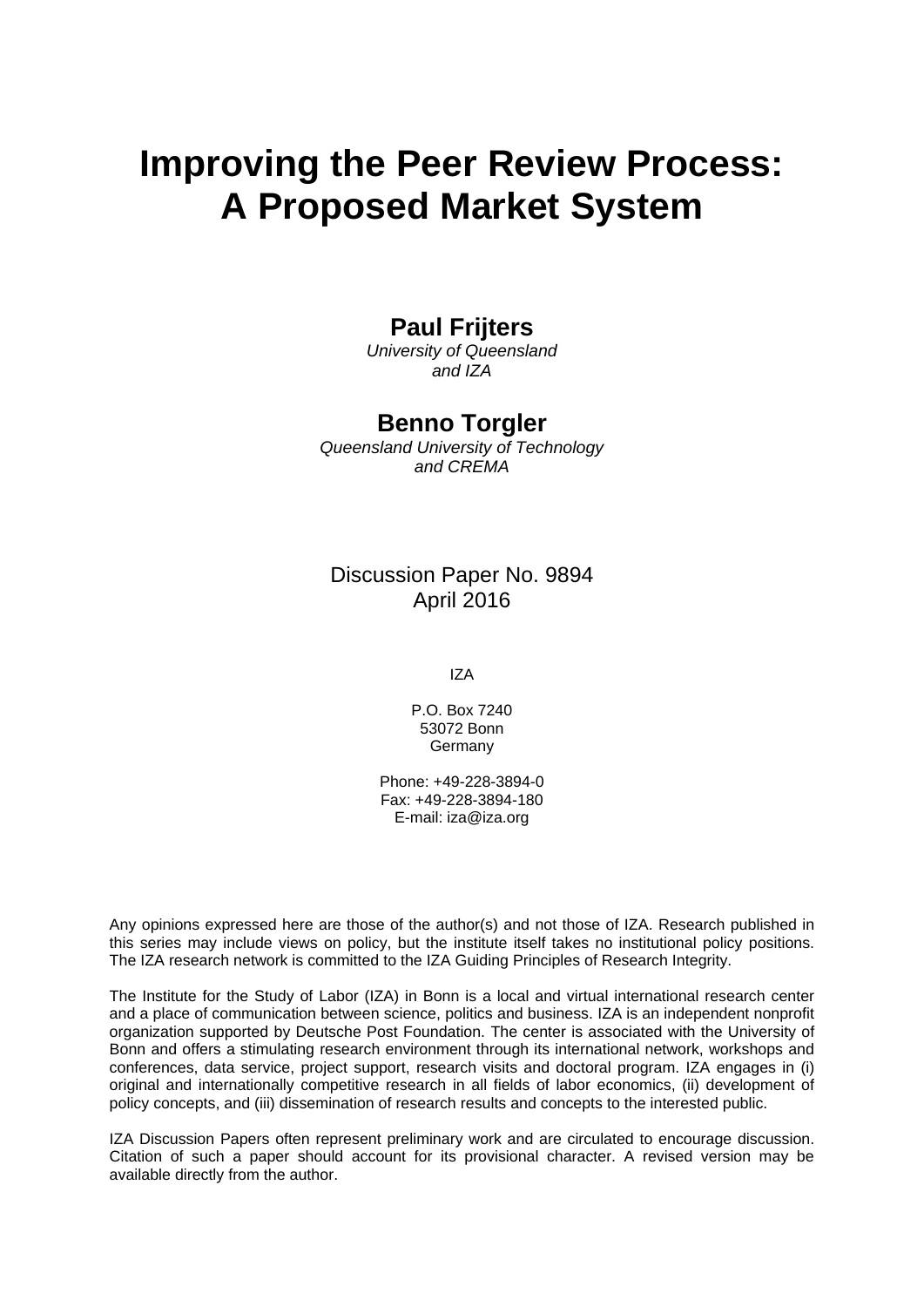IZA Discussion Paper No. 9894 April 2016

# **ABSTRACT**

## **Improving the Peer Review Process: A Proposed Market System**

The current peer review system suffers from two key problems: promotion of an in-crowd whose methods, opinions and innovations it protects; and failure to represent the opinions and interests of non-peer clients. As a result, whole disciplines orient themselves toward navel-gazing research questions of little import to society or even science as a whole, and new methods and concepts must be unusually persuasive to break through. We thus suggest a more efficient and integrity-preserving system based on an open *two-sided* market in which buyers and sellers of peer review services would both be subject to a set of recursive quality indicators. We lay out key features we think would be important to reduce the opportunities for gaming and that improve the signals about the societal value of a contribution. Our suggestions include a level of reward offered by the author of a paper to get refereed and a level of desired quality of the referee. They include randomly selecting from a group of referees that express a willingness to accept the offered contract. They include the possibility that papers are put up by non-authors for peer-review for assessment on different criteria, such as societal relevance. And they finally include the possibility that referee reports themselves become refereed by other referees. What we envisage is that such an open market in which all elements are subject to peer review will over time lead to specialized reviewers in different criteria, and more useful signals about the nature and quality of any individual piece of work. Our incentivized market set-up would both professionalize the peer review process and make it completely transparent, an innovation long overdue.

JEL Classification: A14, A11, Z00, D72, L30

Keywords: peer-review, public relevance, transparency, two-sided markets, market design

Corresponding author:

Paul Frijters University of Queensland Level 6, Colin Clark Building (39) St Lucia, Brisbane, Qld 4072 Australia E-mail: p.frijters@uq.edu.au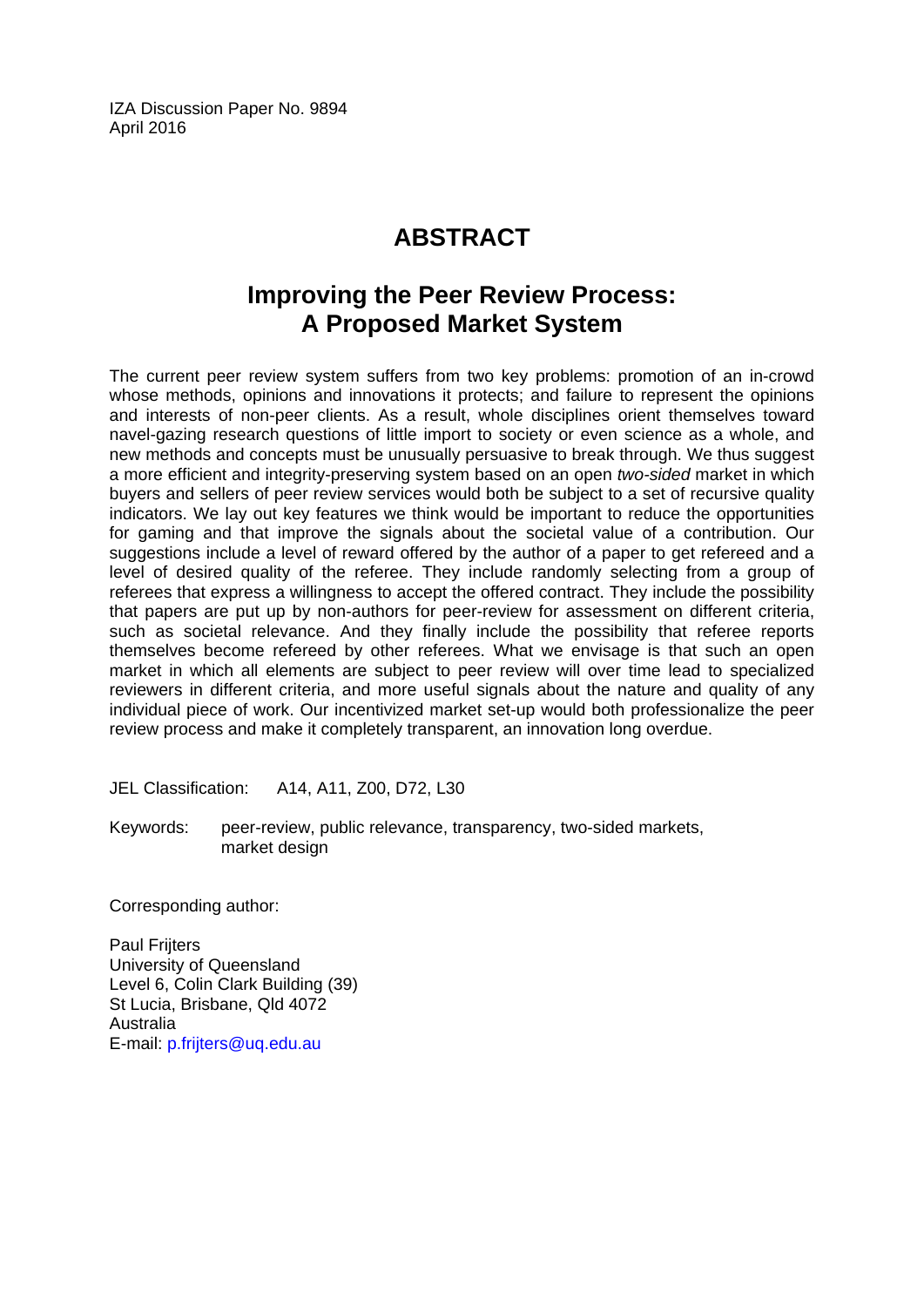Although peer review has long been the primary mechanism for maintaining high scientific standards and guaranteeing advancement in knowledge and learning, the system has largely been an amateur process<sup>1</sup>, which is coming under increasing stress<sup>2</sup>. The two key problems with the system are promotion of an in-crowd and failure to represent the opinions and interests of non-peer clients such as government and industry. It achieves the first by protecting the methods, opinions, and innovations of those with inside access while barring outsiders and coercing intensively socialized juniors into towing the accepted line<sup>3</sup>. As a result, new methods and concepts must be unusually persuasive to break through into top journals. At the same time, the failure to represent outside interests leads whole disciplines to orient themselves toward navel-gazing research questions of little import to society or even science as a whole. Admittedly, excluding the interests of society from article evaluation allows scientists to "dream out loud" without fear of societal disapproval, which sometimes generates discoveries not immediately recognized as useful but of enormous long-term social benefit. Nevertheless, given the huge societal resources flowing into science, the question of whether society receives valuable innovative research in return is more salient than ever.

Yet attempts to improve the peer review system have been consistently unsuccessful $4$ , making the current system simply a better choice than its failed alternatives<sup>5</sup>. We therefore suggest a new system that is fast, efficient, reliable, fair, integrity preserving, and gaming resistant; namely, an open *two-sided* market of buyers and sellers of peer review services that overcomes present shortcomings by using a sophisticated system of recursive quality indicators attached to both authors *and* peer reviewers. In such a system, authors would post their articles on the peer review market as unreviewed manuscripts (with full disclosure of name and affiliation) and then decide on the number of credit points they are willing to offer to receive ratings on different aspects (e.g., "academic quality," "methodological soundness," "societal relevance," "innovation," "creativity"). They would also be able to specify a minimum level of reviewer quality for any of these aspects (i.e., a fee per unit of reviewer quality for each aspect to be rated). Newcomers to the system would start out with zero reviewer credit points, giving them two options for article review: to earn reviewer credit points from scratch or buy them directly from the nonprofit organization managing the peer review market system. Assuming a greater interest in earning credit points by reviewing than in paying for reviews, "reviewer quality ratings" would be set based on a multifactor formula covering such characteristics as area-specific quality, weighted ratings of previous papers, and referee reports. The precise formula would of course be crucial to the system and thus subject to broad discussion.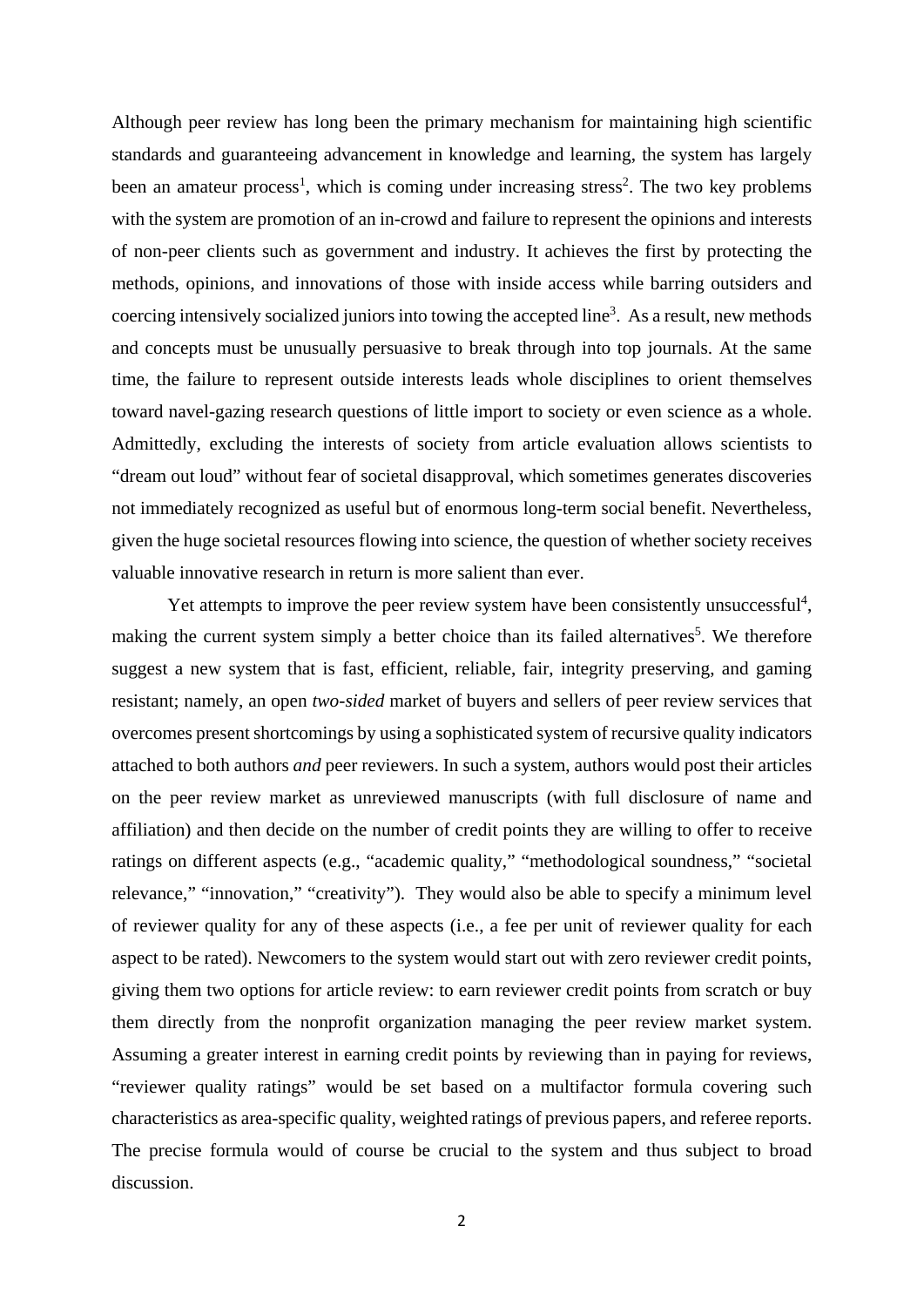Once authors have stipulated their desired quality ratings, reviewers with appropriate qualifications in the specified area could decide whether to accept the offer on a first-comefirst-served basis, which would discourage the organization of new cliques and gaming of the system: in order to prevent gaming by a reviewer and an author who know each other, there would be some random delay between posting an article and potential reviewers seeing it; potential reviewers would only see broad indicators of the articles for review; and there would be random clearing in the sense that the allocated reviewers are randomly chosen from the set of suitable reviewers who expressed an interest in reviewing the article (this copies the norm in financial markets). Authors would then be more inclined to write for the entire field rather than for small groups within it. Once the number of reviewers for each aspect was sufficient to ensure reliable evaluation, all reviewers would be notified of their obligation to deliver their reviews within a certain time period. At this point, the reviewer credit points would be frozen in expectation of a successful trade.

The reviewers would then deliver their reports, which would be credited to their names and entirely visible to everyone on the market, together with their own reviewer quality ratings. On delivering their reports, the reviewers would receive credit points to be used either to pay for reviews of their own papers or exchanged for cash from the managing organization. The system would thereby allow and even encourage professional referees whose only job would be review, which would address the emerging problem of peer reviewers being overwhelmed by the increasing number of journal submissions<sup>6</sup>. Given that professionalization has already been successful at the editorial level, there is no reason it should stop there.

The system would also improve review quality by exposing referee ratings to a secondary market, that of reviewer quality ratings. The visible signals, therefore, would not only be the referee reports and article ratings but also the weighted ratings for each reviewer, which would be continuously updated to reflect current market quality. Hence, both articles and referee reports would be subject to peer review, which would be the only means of either earning high ratings, which should reduce the criticism that open reviews are not as brutally honest as anonymous ones<sup>7</sup>. It would also ensure tactful and constructive reviews<sup>8</sup> because biases such as vested interests would be easily unmasked.

Above all, the setting up of a peer review market would facilitate the involvement of far more agencies and actors than is currently possible. Logically, such set-up could best be achieved by agencies already in the research index game, which already have much of the infrastructure and an established network of associated organizations and authors in place. Journals, of course, would have an interest in protecting their status quo, but this new approach